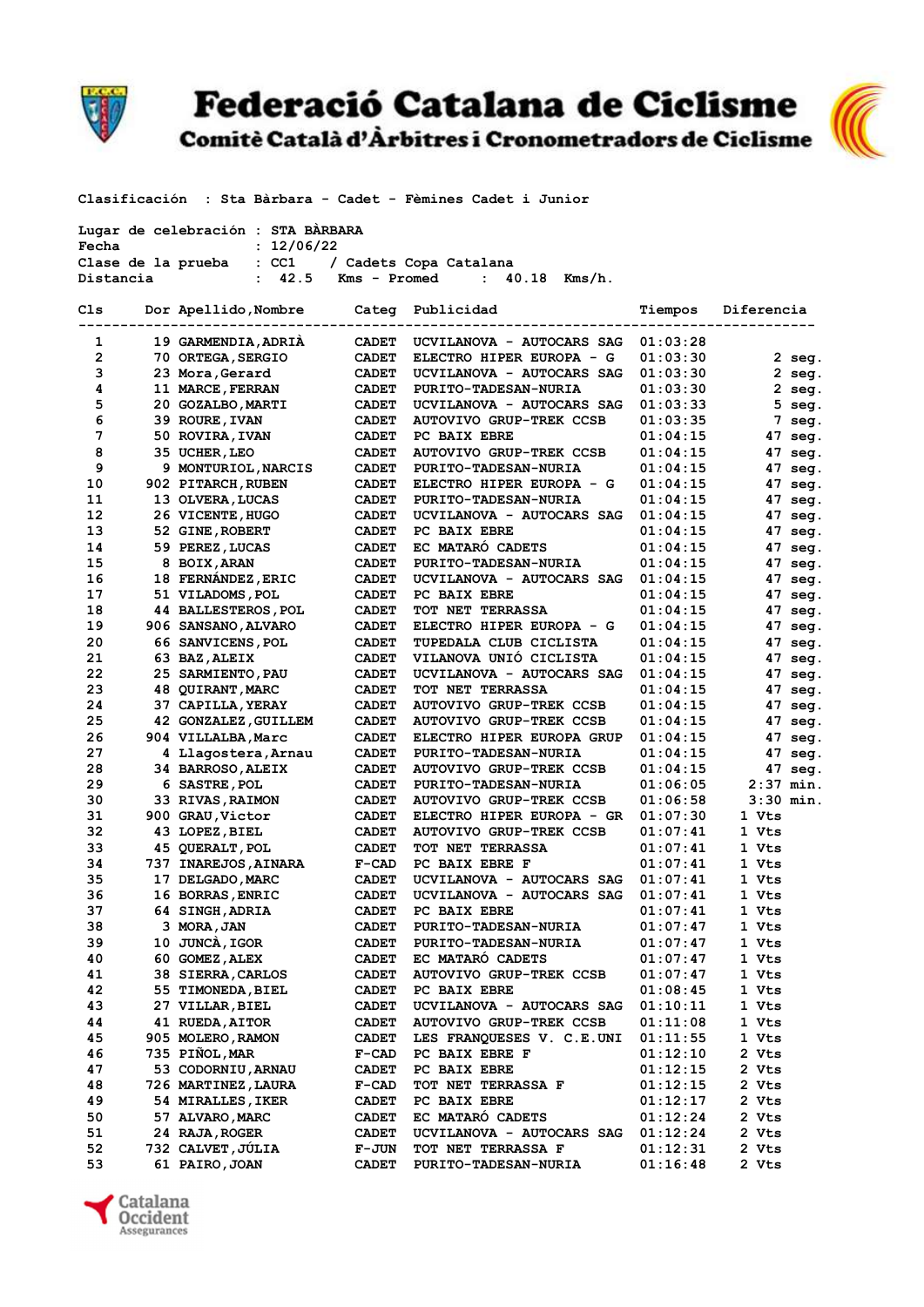

## **Federació Catalana de Ciclisme**



| 54  | 741 GOMEZ, GISELA | F-JUN MATARO ESPORT CICLISTA | 01:17:10 | 3 Vts |
|-----|-------------------|------------------------------|----------|-------|
| 55. | 736 MARTOS,RAQUEL | F-CAD PC BAIX EBRE F         | 01:17:10 | 3 Vts |
| 56  | 727 MORAL,ISONA   | F-CAD TOT NET TERRASSA F     | 01:18:01 | 3 Vts |

Corredores clasificados : 56

Clasificación de : CADET

|                |                                    |              | -------------------------------      |          |                   |  |
|----------------|------------------------------------|--------------|--------------------------------------|----------|-------------------|--|
| 1              | 19 GARMENDIA, ADRIA                | <b>CADET</b> | UCVILANOVA - AUTOCARS SAG 01:03:28   |          |                   |  |
| $\overline{2}$ | 70 ORTEGA, SERGIO                  | <b>CADET</b> | ELECTRO HIPER EUROPA - G             | 01:03:30 | 2 seg.            |  |
| 3              | 23 Mora, Gerard                    | <b>CADET</b> | UCVILANOVA - AUTOCARS SAG 01:03:30   |          | $2 \text{ seg.}$  |  |
| 4              | 11 MARCE, FERRAN                   | <b>CADET</b> | PURITO-TADESAN-NURIA                 | 01:03:30 | $2$ seg.          |  |
| 5              | 20 GOZALBO, MARTI                  | <b>CADET</b> | UCVILANOVA - AUTOCARS SAG 01:03:33   |          | $5$ seg.          |  |
| 6              | 39 ROURE, IVAN                     | <b>CADET</b> | <b>AUTOVIVO GRUP-TREK CCSB</b>       | 01:03:35 | 7 seg.            |  |
| 7              | 50 ROVIRA, IVAN                    | <b>CADET</b> | PC BAIX EBRE                         | 01:04:15 | 47 seg.           |  |
| 8              | 35 UCHER, LEO                      | <b>CADET</b> | <b>AUTOVIVO GRUP-TREK CCSB</b>       | 01:04:15 | 47 seg.           |  |
| 9              | 9 MONTURIOL, NARCIS                | <b>CADET</b> | PURITO-TADESAN-NURIA                 | 01:04:15 | 47 seg.           |  |
| 10             | 902 PITARCH, RUBEN                 | <b>CADET</b> | ELECTRO HIPER EUROPA - G             | 01:04:15 | 47 seg.           |  |
| 11             | 13 OLVERA, LUCAS                   | <b>CADET</b> | <b>PURITO-TADESAN-NURIA</b>          | 01:04:15 | 47 seg.           |  |
| 12             | 26 VICENTE, HUGO                   | <b>CADET</b> | UCVILANOVA - AUTOCARS SAG 01:04:15   |          | 47 seg.           |  |
| 13             | 52 GINE, ROBERT                    | <b>CADET</b> | PC BAIX EBRE                         | 01:04:15 | 47 seg.           |  |
| 14             | 59 PEREZ, LUCAS                    | <b>CADET</b> | EC MATARO CADETS                     | 01:04:15 | 47 seg.           |  |
| 15             | 8 BOIX, ARAN                       | <b>CADET</b> | <b>PURITO-TADESAN-NURIA</b>          | 01:04:15 | 47 seg.           |  |
| 16             | 18 FERNÁNDEZ, ERIC                 | <b>CADET</b> | UCVILANOVA - AUTOCARS SAG 01:04:15   |          | 47 seg.           |  |
| 17             | 51 VILADOMS, POL                   | <b>CADET</b> | PC BAIX EBRE                         | 01:04:15 | $47 \text{ seq.}$ |  |
| 18             | <b>44 BALLESTEROS, POL</b>         | <b>CADET</b> | TOT NET TERRASSA                     | 01:04:15 | 47 seg.           |  |
| 19             | 906 SANSANO, ALVARO                | <b>CADET</b> | ELECTRO HIPER EUROPA - G             | 01:04:15 | 47 seg.           |  |
| 20             | 66 SANVICENS, POL                  | <b>CADET</b> | TUPEDALA CLUB CICLISTA               | 01:04:15 | 47 seg.           |  |
| 21             | 63 BAZ, ALEIX                      | <b>CADET</b> | VILANOVA UNIO CICLISTA               | 01:04:15 | $47 \text{ seq.}$ |  |
| 22             | 25 SARMIENTO, PAU                  | <b>CADET</b> | UCVILANOVA - AUTOCARS SAG 01:04:15   |          | 47 seg.           |  |
| 23             | 48 QUIRANT, MARC                   | <b>CADET</b> | TOT NET TERRASSA                     | 01:04:15 | 47 seg.           |  |
| 24             | 37 CAPILLA, YERAY                  | <b>CADET</b> | <b>AUTOVIVO GRUP-TREK CCSB</b>       | 01:04:15 | 47 seg.           |  |
| 25             | 42 GONZALEZ, GUILLEM               | <b>CADET</b> | <b>AUTOVIVO GRUP-TREK CCSB</b>       | 01:04:15 | $47 \text{ seq.}$ |  |
| 26             | 904 VILLALBA, Marc                 | <b>CADET</b> | ELECTRO HIPER EUROPA GRUP 01:04:15   |          | 47 seg.           |  |
| 27             | 4 Llagostera, Arnau                | <b>CADET</b> | PURITO-TADESAN-NURIA                 | 01:04:15 | 47 seg.           |  |
| 28             | 34 BARROSO, ALEIX                  | <b>CADET</b> | <b>AUTOVIVO GRUP-TREK CCSB</b>       | 01:04:15 | 47 seg.           |  |
| 29             | 6 SASTRE, POL                      | <b>CADET</b> | <b>PURITO-TADESAN-NURIA</b>          | 01:06:05 | $2:37$ min.       |  |
| 30             | 33 RIVAS, RAIMON                   | <b>CADET</b> | <b>AUTOVIVO GRUP-TREK CCSB</b>       | 01:06:58 | $3:30$ min.       |  |
| 31             | 900 GRAU, Victor                   | <b>CADET</b> | ELECTRO HIPER EUROPA - GR $01:07:30$ |          | 1 Vts             |  |
| 32             | 43 LOPEZ, BIEL                     | <b>CADET</b> | <b>AUTOVIVO GRUP-TREK CCSB</b>       | 01:07:41 | 1 Vts             |  |
| 33             | 45 QUERALT, POL                    | <b>CADET</b> | TOT NET TERRASSA                     | 01:07:41 | 1 Vts             |  |
| 34             | 17 DELGADO, MARC                   | <b>CADET</b> | UCVILANOVA - AUTOCARS SAG 01:07:41   |          | 1 Vts             |  |
| 35             | 16 BORRAS, ENRIC                   | <b>CADET</b> | UCVILANOVA - AUTOCARS SAG 01:07:41   |          | 1 Vts             |  |
| 36             | 64 SINGH, ADRIA                    | <b>CADET</b> | PC BAIX EBRE                         | 01:07:41 | 1 Vts             |  |
| 37             | 3 MORA, JAN                        | <b>CADET</b> | PURITO-TADESAN-NURIA                 | 01:07:47 | 1 Vts             |  |
| 38             | 10 JUNCA, IGOR                     | <b>CADET</b> | <b>PURITO-TADESAN-NURIA</b>          | 01:07:47 | 1 Vts             |  |
| 39             | 60 GOMEZ, ALEX                     | <b>CADET</b> | EC MATARO CADETS                     | 01:07:47 | 1 Vts             |  |
| 40             | 38 SIERRA, CARLOS                  | <b>CADET</b> | <b>AUTOVIVO GRUP-TREK CCSB</b>       | 01:07:47 | 1 Vts             |  |
| 41             | 55 TIMONEDA, BIEL                  | <b>CADET</b> | PC BAIX EBRE                         | 01:08:45 | 1 Vts             |  |
| 42             |                                    | <b>CADET</b> | UCVILANOVA - AUTOCARS SAG 01:10:11   |          | 1 Vts             |  |
| 43             | 27 VILLAR, BIEL<br>41 RUEDA, AITOR | <b>CADET</b> | <b>AUTOVIVO GRUP-TREK CCSB</b>       | 01:11:08 | 1 Vts             |  |
| 44             | 905 MOLERO, RAMON                  | <b>CADET</b> | LES FRANQUESES V. C.E.UNI 01:11:55   |          | 1 Vts             |  |
| 45             | 53 CODORNIU, ARNAU                 | <b>CADET</b> | PC BAIX EBRE                         | 01:12:15 | 2 Vts             |  |
| 46             |                                    | <b>CADET</b> | PC BAIX EBRE                         | 01:12:17 | 2 Vts             |  |
| 47             | 54 MIRALLES, IKER                  | <b>CADET</b> | EC MATARO CADETS                     | 01:12:24 | 2 Vts             |  |
| 48             | 57 ALVARO, MARC                    | <b>CADET</b> | UCVILANOVA - AUTOCARS SAG 01:12:24   |          | 2 Vts             |  |
|                | 24 RAJA, ROGER                     |              |                                      |          |                   |  |
| 49             | 61 PAIRO, JOAN                     | <b>CADET</b> | PURITO-TADESAN-NURIA                 | 01:16:48 | 2 Vts             |  |